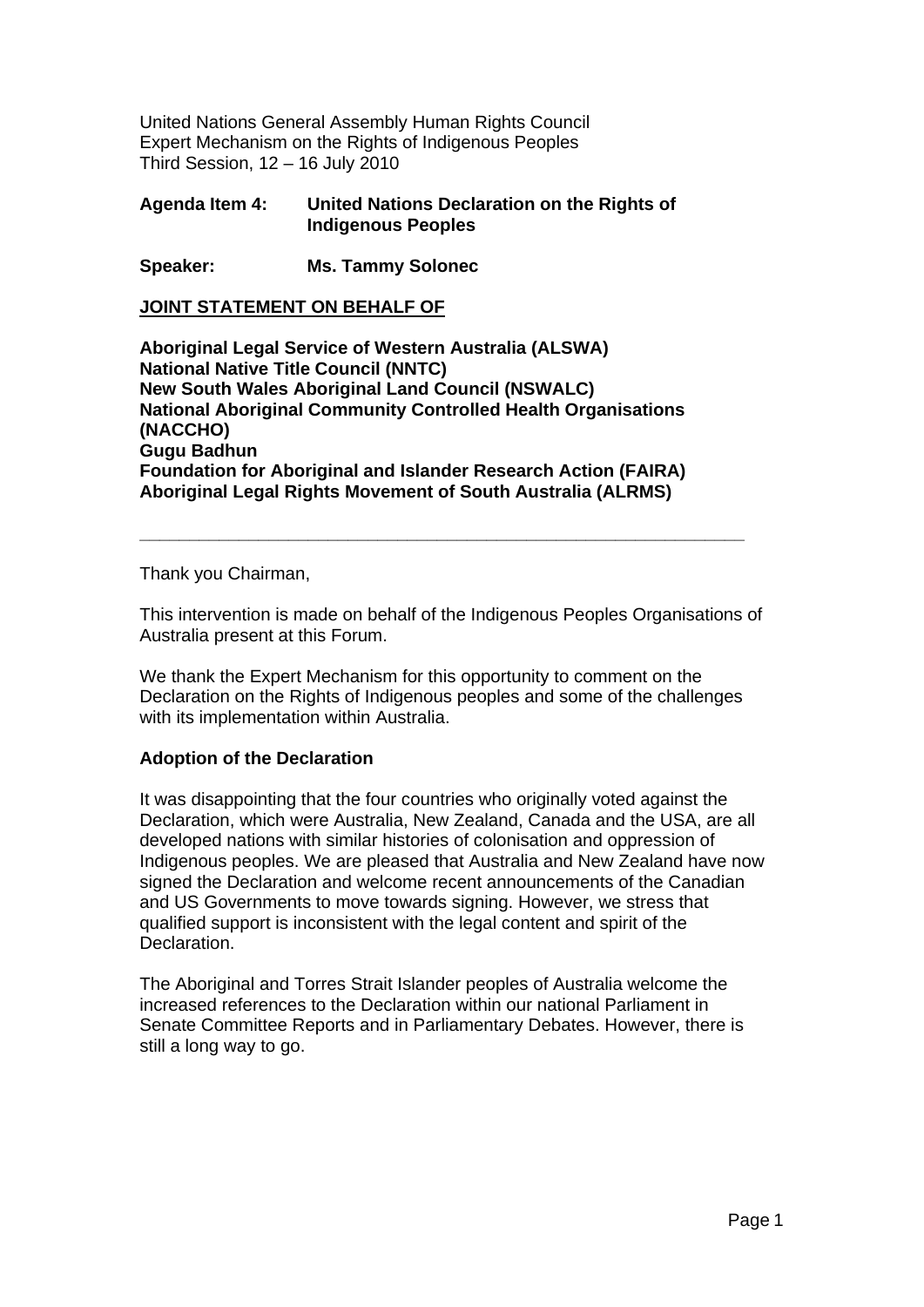### **Australian Human Rights Framework**

The Australian Government recently held one of its largest consultations in history about human rights. Whilst we are disappointed that a decision was made to not proceed with a Human Rights Act or constitutional entrenchment of human rights, we are pleased that a National Human Rights Framework was announced. Less pleasing, the Framework failed to recognise the rights of Indigenous peoples as the original custodians of the land, or introduce measures to effectively implement the rights set out in the Declaration.

In relation to the previous study on the right of Indigenous peoples to education, we are pleased that in conjunction with the announcement of the Framework, the Australian Government has made available two million dollars for non-governmental organisations (NGOs) to apply for funds to enable them to conduct human rights education. Unfortunately, these funds are to be divided between all NGOs throughout Australia and in regards to all human rights issues. Indigenous peoples therefore must compete for a share of these funds.

Some of our most oppressed and disadvantaged Indigenous peoples in Australia reside in remote communities. Given the tyranny of distance and diversity of Indigenous languages in Australia, the allocated funds are inadequate to enable us to inform our peoples about human rights or the Declaration. A separate budget and resource allocation for Indigenous human rights training, especially regarding the Declaration is needed.

We call on the Australia Government to amend the Framework so that it accords with the Declaration, including special reference to articles 3 and 18 about our rights to self-determination and to participate in decision-making processes, and so that specific funds be made available for Indigenous NGOs to educate our peoples about the Declaration.

# **National Indigenous Representative Body**

The Australian Government has recently adopted a national representative body for Aboriginal and Torres Strait Islander peoples in order to provide a structure for consultation and engagement on issues affecting our peoples. Such a body allows for groups with limited resources and capacity to gain assistance in progressing issues of concern and to form a collective in order to negotiate common issues. It also sets the environment to allow for communication between the Government and the Aboriginal and Torres Strait Islander peoples on issues of national importance.

Whilst participation within the structure will provide benefits to Aboriginal and Torres Strait Islander peoples, we caution the government in promoting the representative body as the singular channel for open and frank dialogue between government and Indigenous peoples.

Australia is a nation with a diverse range of Indigenous peoples exercising their own rights to identity and self-determination as promoted in articles 3 and 33 of the Declaration, therefore encouragement of a single vehicle for consultation and engagement is inconsistent with article 19, which provides that: